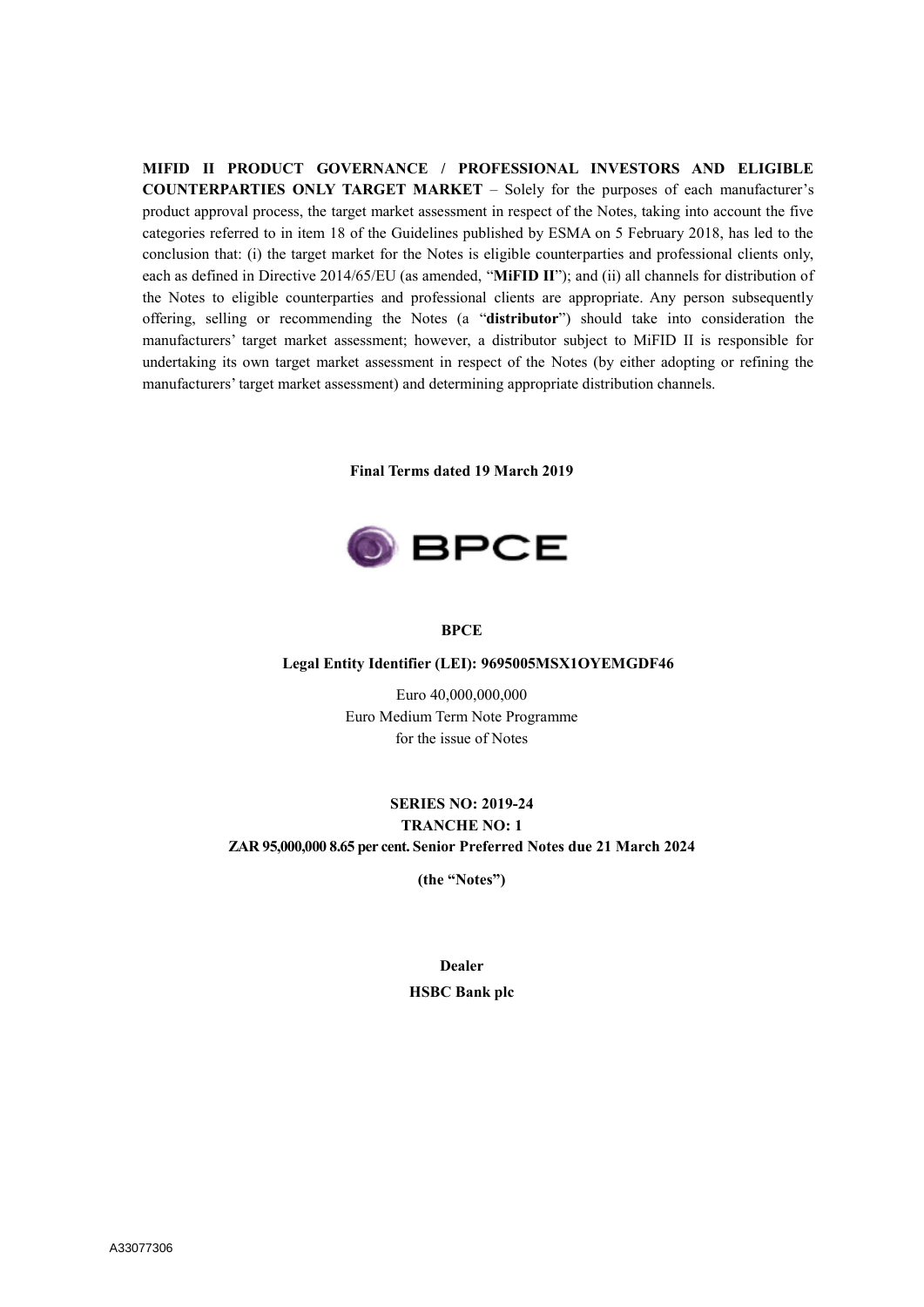### **PART A – CONTRACTUAL TERMS**

Terms used herein shall be deemed to be defined as such for the purposes of the Conditions (the "**Conditions**") set forth in the base prospectus dated 21 November 2018 which received visa n°18-528 from the *Autorité des marchés financiers* (the "**AMF**") on 21 November 2018 (the "**Base Prospectus**") and the supplement to the Base Prospectus dated 1 March 2019 which received visa n°19-068 from the AMF (the "**Supplement**"), which together constitute a base prospectus for the purposes of the Prospectus Directive. This document constitutes the Final Terms of the Notes described herein for the purposes of Article 5.4 of the Prospectus Directive and must be read in conjunction with such Base Prospectus as so supplemented. Full information on the Issuer and the offer of the Notes is only available on the basis of the combination of these Final Terms and the Base Prospectus as so supplemented. The Base Prospectus and the Supplement are available for viewing at the office of the Fiscal Agent or each of the Paying Agents and on the website of the AMF (www.amf-france.org) and copies may be obtained from BPCE, 50 avenue Pierre Mendès-France, 75013 Paris, France.

| 1              | Issuer:                   |                                                                          | <b>BPCE</b>                                                                                                                                                     |  |  |
|----------------|---------------------------|--------------------------------------------------------------------------|-----------------------------------------------------------------------------------------------------------------------------------------------------------------|--|--|
| $\overline{2}$ | Series Number:<br>(i)     |                                                                          | 2019-24                                                                                                                                                         |  |  |
|                | (ii)                      | Tranche Number:                                                          | 1                                                                                                                                                               |  |  |
| 3              |                           | Specified Currency or Currencies:                                        | South African Rand ("ZAR")                                                                                                                                      |  |  |
| 4              |                           | Aggregate Nominal Amount:                                                |                                                                                                                                                                 |  |  |
|                | (i)                       | Series:                                                                  | ZAR 95,000,000                                                                                                                                                  |  |  |
|                | (ii)                      | Tranche:                                                                 | ZAR 95,000,000                                                                                                                                                  |  |  |
| 5              |                           | <b>Issue Price:</b>                                                      | 100 per cent. of the Aggregate Nominal Amount                                                                                                                   |  |  |
| 6              |                           | Specified Denomination:                                                  | ZAR 5,000,000                                                                                                                                                   |  |  |
| 7              | (i)                       | Issue Date:                                                              | 21 March 2019                                                                                                                                                   |  |  |
|                | (ii)                      | <b>Interest Commencement Date:</b>                                       | <b>Issue Date</b>                                                                                                                                               |  |  |
| 8              | <b>Interest Basis:</b>    |                                                                          | 8.65 per cent. Fixed Rate                                                                                                                                       |  |  |
|                |                           |                                                                          | (further particulars specified below)                                                                                                                           |  |  |
| 9              |                           | Maturity Date:                                                           | 21 March 2024                                                                                                                                                   |  |  |
| 10             | Redemption Basis:         |                                                                          | Subject to any purchase and cancellation or early<br>redemption, the Notes will be redeemed on the<br>Maturity Date at 100 per cent. of their nominal<br>amount |  |  |
| 11             | Change of Interest Basis: |                                                                          | Not Applicable                                                                                                                                                  |  |  |
| 12             | Put/Call Options:         |                                                                          | Not Applicable                                                                                                                                                  |  |  |
| 13             | (i)                       | Status of the Notes:                                                     | Senior Preferred Notes                                                                                                                                          |  |  |
|                | (ii)                      | Dates of the corporate authorisations for<br>issuance of Notes obtained: | Decision of the Directoire of the Issuer dated<br>9 April 2018 and decision of Monsieur Nicolas                                                                 |  |  |
|                |                           |                                                                          | NAMIAS, Directeur général Finance et Stratégie,<br>Membre du Directoire, dated 12 March 2019.                                                                   |  |  |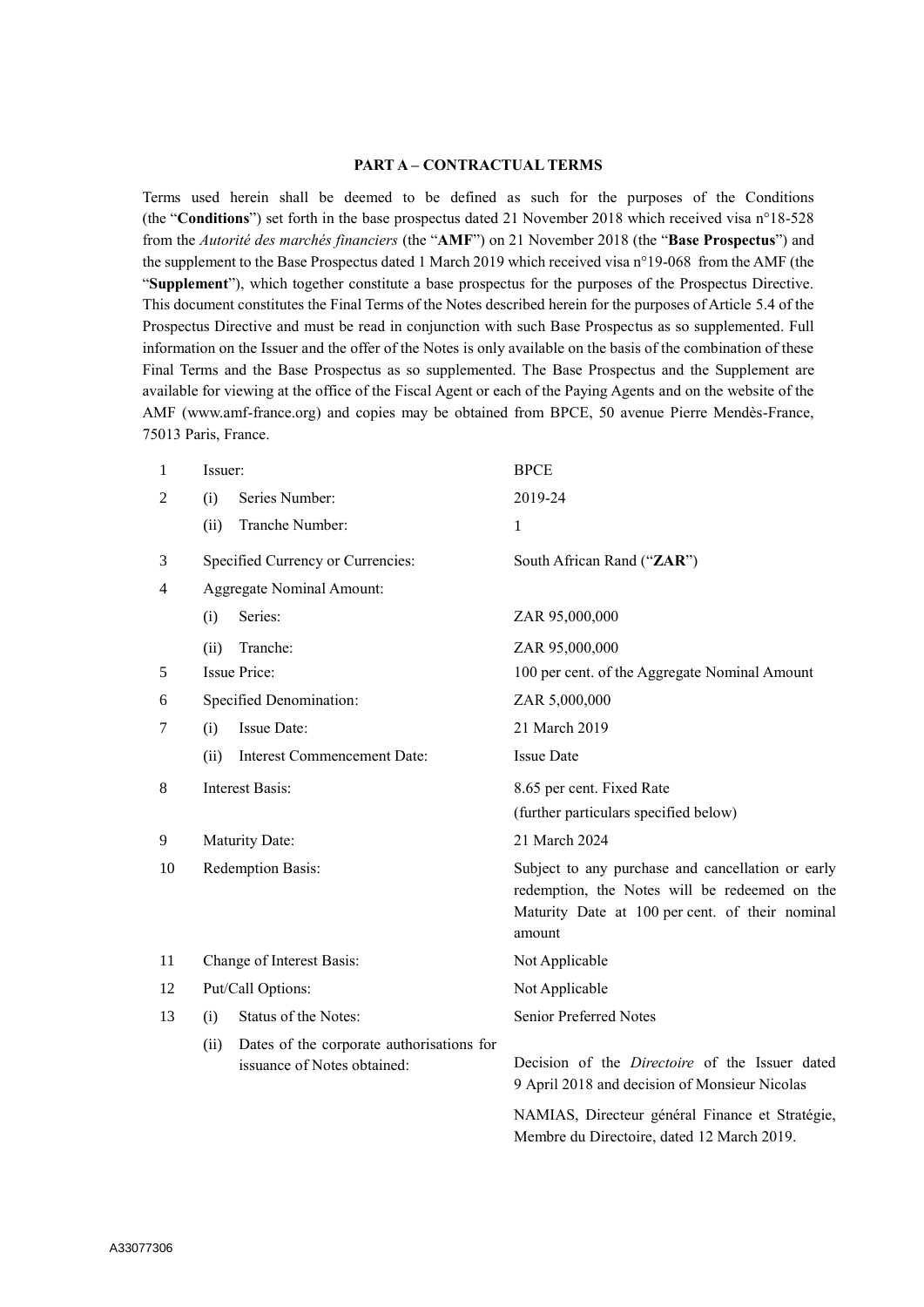### **PROVISIONS RELATING TO INTEREST (IF ANY) PAYABLE**

| 14 | <b>Fixed Rate Note Provisions:</b>         | Applicable                                                                                |
|----|--------------------------------------------|-------------------------------------------------------------------------------------------|
|    | Rate of Interest:<br>(i)                   | 8.65 per cent. <i>per annum</i> payable in arrear on each<br><b>Interest Payment Date</b> |
|    | Interest Payment Date(s):<br>(ii)          | 21 March in each year, commencing on 21 March<br>2020                                     |
|    | Fixed Coupon Amount:<br>(iii)              | ZAR 432,500 per Note of ZAR 5,000,000<br>Specified Denomination                           |
|    | Broken Amount:<br>(iv)                     | Not Applicable                                                                            |
|    | Day Count Fraction:<br>(v)                 | Actual/Actual (ICMA), unadjusted                                                          |
|    | Resettable:<br>(vi)                        | Not Applicable                                                                            |
|    | (vii) Determination Dates:                 | 21 March in each year                                                                     |
|    | (viii) Payments on Non-Business Days:      | As per the Conditions                                                                     |
| 15 | <b>Floating Rate Note</b>                  | Not Applicable                                                                            |
| 16 | Zero Coupon Note Provisions:               | Not Applicable                                                                            |
| 17 | Inflation Linked Interest Note Provisions: | Not Applicable                                                                            |

## **PROVISIONS RELATING TO REDEMPTION**

| 18  | Call Option:                                                                    | Not Applicable                                                    |
|-----|---------------------------------------------------------------------------------|-------------------------------------------------------------------|
| 19  | Put Option:                                                                     | Not Applicable                                                    |
| 20  | MREL/TLAC Disqualification Event Call<br>Option:                                | Applicable                                                        |
| 21  | Final Redemption Amount of each Note:                                           | ZAR 5,000,000 per Note of ZAR 5,000,000<br>Specified Denomination |
| 22. | Inflation Linked Notes – Provisions relating to<br>the Final Redemption Amount: | Not Applicable                                                    |

- 23 Early Redemption Amount:
	- (i) Early Redemption Amount(s) of each Senior Note payable on redemption upon the occurrence of a MREL/TLAC Disqualification Event (Condition 6(g)), if applicable, a Withholding Tax Event (Condition 6(i)(i)), a Gross Up Event (Condition 6(i)(ii)) or for Illegality
	- (ii) Early Redemption Amount(s) of each Subordinated Note payable on redemption upon the occurrence of a Capital Event (Condition 6(h)), a Withholding Tax Event (Condition 6(i)(i)), a Gross-Up Event (Condition

(Condition 6(l)): ZAR 5,000,000 per Note of ZAR 5,000,000 Specified Denomination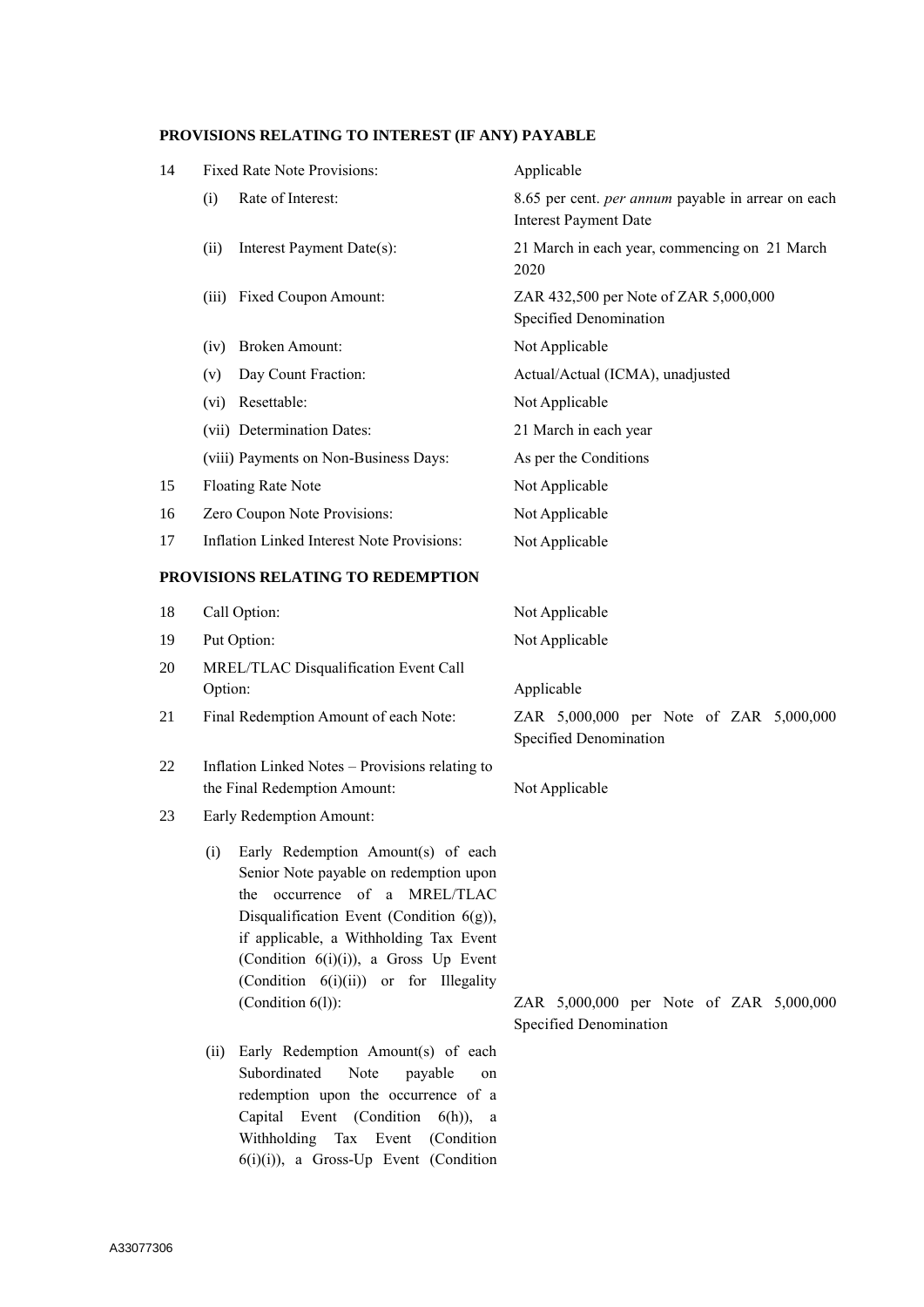| $6(i)(ii)$ or a Tax Deductibility Event<br>$(Condition 6(i)(iii))$ :               | Not Applicable |
|------------------------------------------------------------------------------------|----------------|
| (iii) Redemption for taxation<br>reasons<br>permitted on days others than Interest |                |
| Payment Dates (Condition $6(i)$ ):                                                 | <b>Yes</b>     |
| (iv) Unmatured Coupons to become void<br>upon early redemption (Materialised       |                |
| Bearer Notes only) (Condition 7(f)):                                               | Not Applicable |

### **GENERAL PROVISIONS APPLICABLE TO THE NOTES**

| 24 |       | Form of Notes:                                                                                                          | Dematerialised Notes                                                        |  |  |
|----|-------|-------------------------------------------------------------------------------------------------------------------------|-----------------------------------------------------------------------------|--|--|
|    | (i)   | Form of Dematerialised Notes:                                                                                           | Bearer form (au porteur)                                                    |  |  |
|    | (ii)  | Registration Agent:                                                                                                     | Not Applicable                                                              |  |  |
|    | (iii) | Temporary Global Certificate:                                                                                           | Not Applicable                                                              |  |  |
|    | (iv)  | Applicable TEFRA exemption:                                                                                             | Not Applicable                                                              |  |  |
| 25 |       | Financial Centre(s):                                                                                                    | London, TARGET, Johannesburg                                                |  |  |
| 26 |       | Talons for future Coupons or Receipts to be<br>attached to Definitive Notes (and dates on<br>which such Talons mature): | Not Applicable                                                              |  |  |
| 27 |       | Details relating to Instalment Notes: amount of<br>each instalment, date on which each payment<br>is to be made:        | Not Applicable                                                              |  |  |
| 28 |       | Redenomination provisions:                                                                                              | Not Applicable                                                              |  |  |
| 29 |       | Purchase in accordance with applicable French<br>laws and regulations:                                                  | Applicable                                                                  |  |  |
| 30 |       | Consolidation provisions:                                                                                               | Not Applicable                                                              |  |  |
| 31 |       | Meeting and Voting Provisions (Condition 11):                                                                           | Contractual Masse shall apply                                               |  |  |
|    |       |                                                                                                                         | Name and address of the initial Representative:<br>As per Condition $11(c)$ |  |  |

Name and address of the alternate Representative: As per Condition 11(c)

The Representative will receive a remuneration of EUR 2,000 (excluding VAT) per year so long as any of the Notes is outstanding.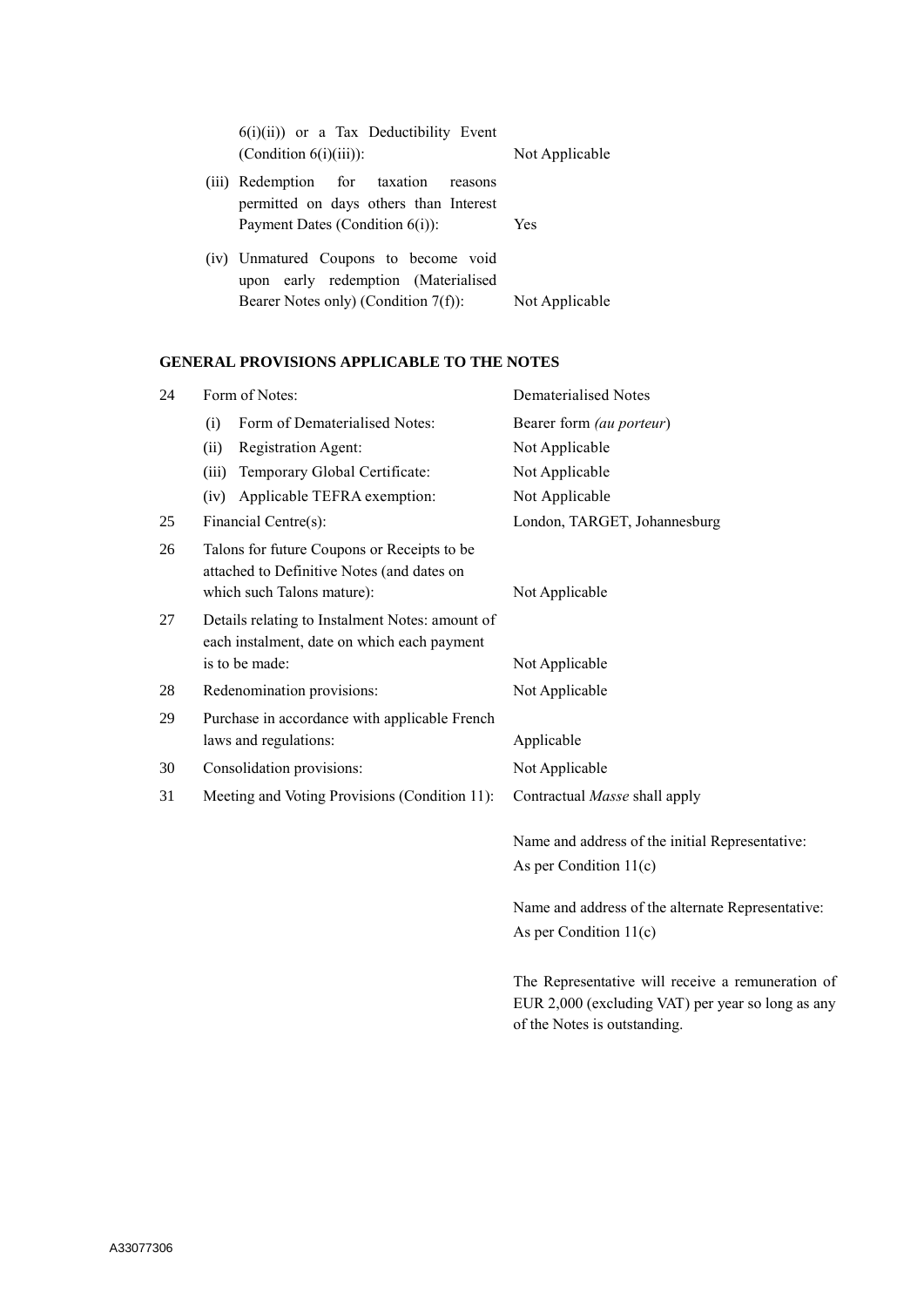## **RESPONSIBILITY**

The Issuer accepts responsibility for the information contained in these Final Terms.

Signed on behalf of BPCE

Duly represented by:

Mr. Roland Charbonnel, Director of Group Funding and Investor Relations Department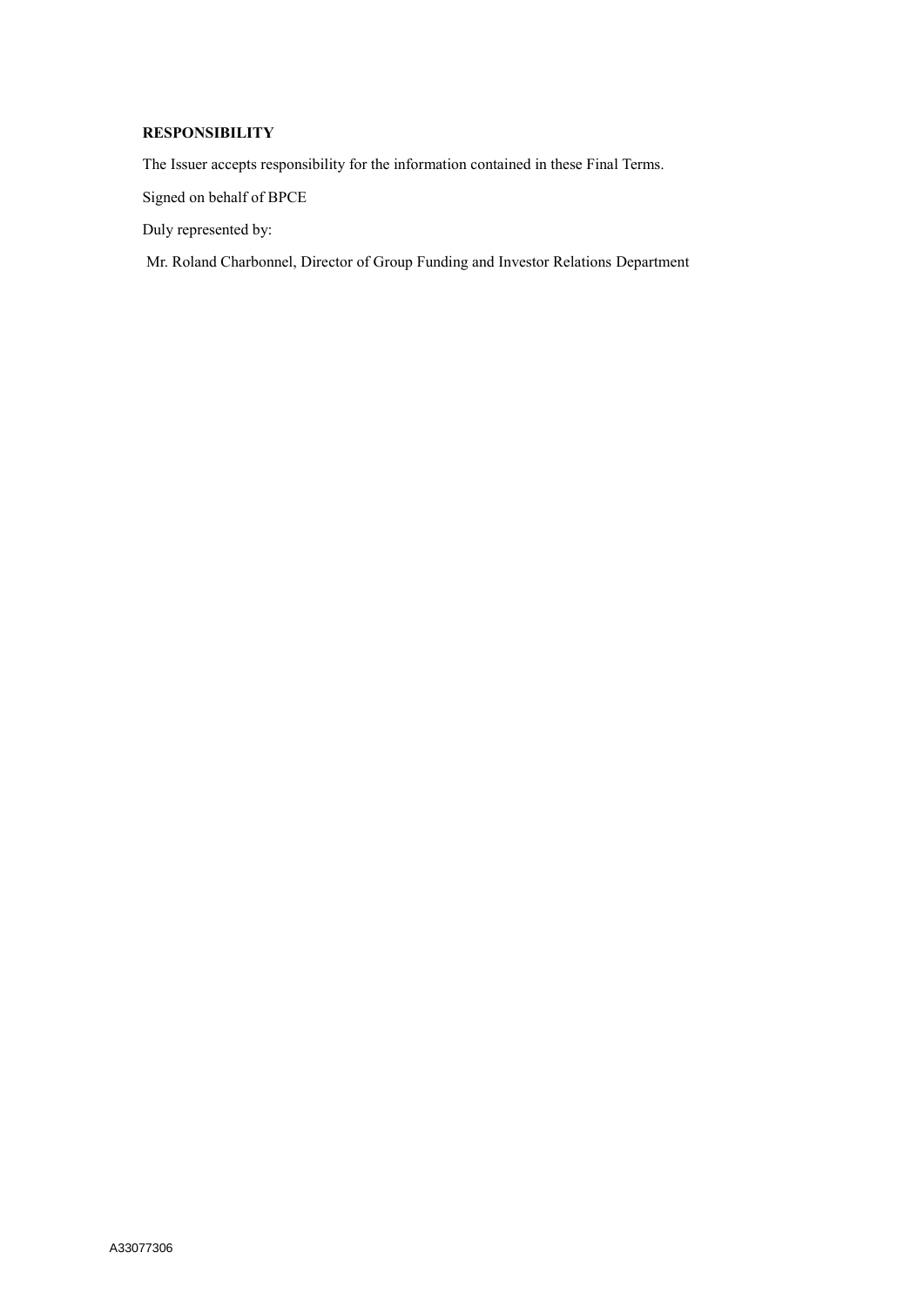## **PART B – OTHER INFORMATION**

### 1 **LISTING AND ADMISSION TO TRADING**

|          |  | (i) Listing and Admission to Application has been made by the Issuer (or on its behalf) for the |
|----------|--|-------------------------------------------------------------------------------------------------|
| trading: |  | Notes to be listed and admitted to trading on Euronext Paris with                               |
|          |  | effect from the Issue Date.                                                                     |

(ii) Estimate of total expenses related to admission to trading: EUR 3,850

### 2 **RATINGS**

Ratings: The Notes to be issued have been rated: S&P: A+ S&P is established in the European Union and registered under Regulation (EC) No 1060/2009 as amended.

## 3 **INTERESTS OF NATURAL AND LEGAL PERSONS INVOLVED IN THE ISSUE**

Save as discussed in "Subscription and Sale", so far as the Issuer is aware, no person involved in the offer of the Notes has an interest material to the offer.

## 4 **YIELD**

Indication of yield: 8.65 per cent. per annum

The yield is calculated at the Issue Date on the basis of the Issue Price. It is not an indication of future yield.

### 5 **OPERATIONAL INFORMATION**

|   | ISIN:     |                                                                                                              | FR0013409794             |
|---|-----------|--------------------------------------------------------------------------------------------------------------|--------------------------|
|   |           | Common Code:                                                                                                 | 196530231                |
|   |           | Depositaries:                                                                                                |                          |
|   | (i)       | Euroclear France to act as<br>Central Depositary:                                                            | Yes                      |
|   | (ii)      | Common Depositary for<br>Euroclear and Clearstream:                                                          | No                       |
|   |           | Any clearing system(s) other than<br>Euroclear and Clearstream and the<br>relevant identification number(s): | Not Applicable           |
|   | Delivery: |                                                                                                              | Delivery free of payment |
|   |           | Names and addresses of additional<br>Paying Agent(s) (if any):                                               | Not Applicable           |
| 6 |           | <b>DISTRIBUTION</b>                                                                                          |                          |

(i) Method of distribution: Non-syndicated